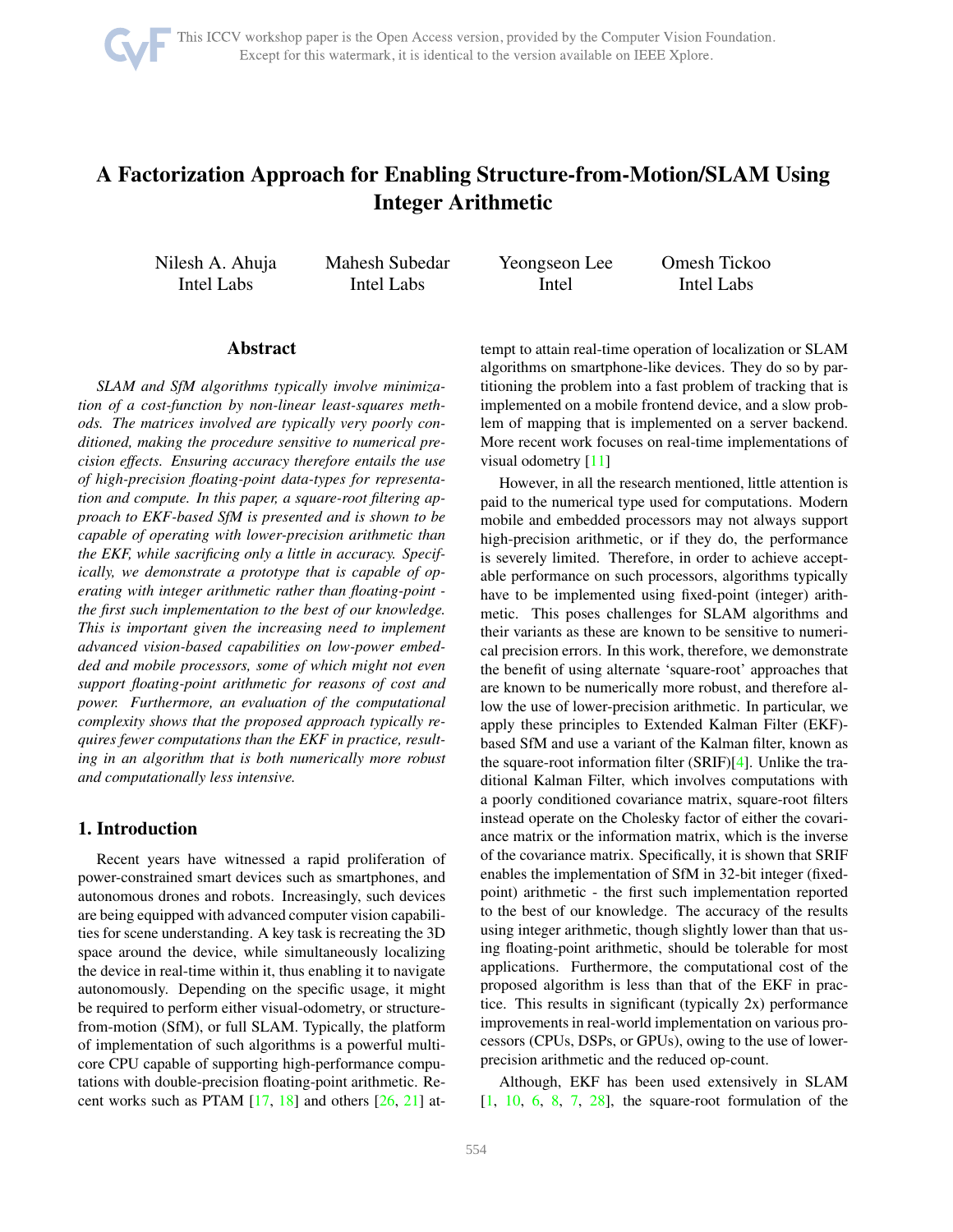<span id="page-1-1"></span>

Figure 1. EKF-based Structure-from-Motion.

Kalman filter has found surprisingly little adoption in the vision community, despite its obvious numerical advantages. One of the foremost set of works exploring this for SLAM has been by Dellaert *et al*. in several publications [\[9,](#page-7-9) [15,](#page-7-10) [14\]](#page-7-11). In these works, square-root filtering is applied to the 'offline SLAM' problem, i.e. the problem of optimally estimating the full set of poses along with all features in the environment from the entire set of observations. The square-root matrix itself is obtained by either the Cholesky factorization of the information matrix  $I(I = R^T R)$ , or the QR-factorization of the measurement Jacobian  $\mathbf{A}(\mathbf{A} = \mathbf{Q})$ 0 1 ). The use of the Cholesky method is recommended in owing to its lower computational cost as well as the ability to leverage sparsity of the information matrix. However, the ability to run the algorithm with lower precision numeric types is not explored; in fact, explicitly forming the information matrix precludes such a possibility because the condition number  $\kappa(I)$  of I, is the square of the condition number  $\kappa(R)$  of R. By contrast, neither the information matrix nor the covariance matrix is explicitly formed in our work. Another point of contrast is that this work focuses on the real-time SfM problem in which the pose- and feature-estimates are updated every time a new frame is received. This implies that the system-state changes at every frame since some features previously observed would no longer be visible while some new features would have been added. An efficient way to deal with this varying state-size is presented.

An outline of the paper is as follows: an overview of a square-root approach to SLAM is presented in Section [2.](#page-1-0) These principles are then applied to an EKF-based formulation of SfM (Section [3\)](#page-2-0) and the resulting square-root filtering based approach is presented in Section [4.](#page-3-0) Functional results are presented in Section [5,](#page-5-0) in which the error caused by use of lower-precision data-types is measured on a testset. The computational cost of the square-root method, as well as the effective performance attainable in real-world implementations, is explored in Section [6.](#page-6-1) The trade-off between error and performance is discussed here. Finally, conclusions are presented in Section [7.](#page-6-2)

# <span id="page-1-0"></span>2. A Square-Root Approach to SLAM

Solving the SLAM problem consists of estimating the trajectory of an autonomous system (drone, robot, or vehicle) and a map of its environment as it moves around in it. The trajectory is specified by a sequence of poses,  $\mathbf{x} = \{ \mathbf{x}_i^D \}$ , and the map is specified by the set of coordinates,  $\mathbf{m} = \{P_j^W\}$ , of the landmarks in the scene. The system captures measurements  $z_k$  of the landmarks. The measurements are related to the map via a measurement function  $z_k = h_k(x, m)$ . The SLAM problem can be formulated as the following optimization problem

$$
\mathbf{x}^*, \mathbf{m}^* = \underset{\mathbf{x}, \mathbf{m}}{\text{arg min }} C \tag{1}
$$

where,

$$
C = \sum_{k} ||\mathbf{z}_{k} - h_{k}(\mathbf{x}, \mathbf{m})||_{W}^{2}
$$
  
= 
$$
\sum_{k} (\mathbf{z}_{k} - h_{k}(\mathbf{x}, \mathbf{m}))^{T} \mathbf{W} (\mathbf{z}_{k} - h_{k}(\mathbf{x}, \mathbf{m})),
$$
 (2)

and W is appropriately chosen weight matrix (typically the inverse of the covariance matrix). The optimization is typically solved by Gauss-Newton or Levenberg-Marquadt. Assume that an initial estimate  $(\mathbf{x}^{(0)}, \mathbf{m}^{(0)})$  is known. Then,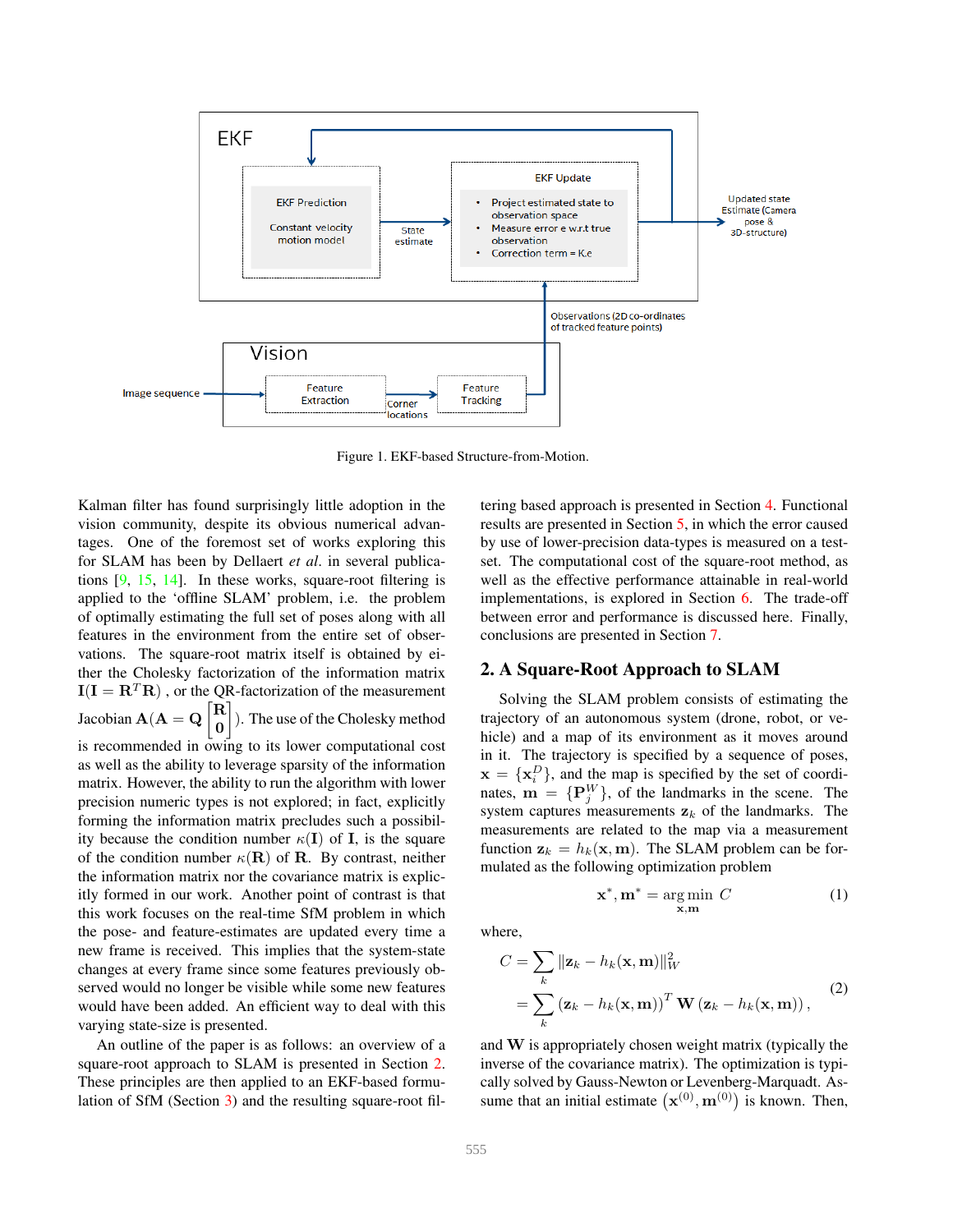<span id="page-2-4"></span>a refined estimate is calculated by linearizing the above cost function around this estimate,

<span id="page-2-1"></span>
$$
C = \sum_{k} \left\| \mathbf{z}_{k} - h_{k}(\mathbf{x}^{(0)}, \mathbf{m}^{(0)}) - \mathbf{H}_{k} \Delta \mathbf{u} \right\|_{W}^{2}
$$

$$
= \sum_{k} \left\| \mathbf{e}_{k} - \mathbf{H}_{k} \Delta \mathbf{u} \right\|_{W}^{2}
$$
(3)

where,  $\mathbf{e}_k \triangleq \mathbf{z}_k - h_k(\mathbf{x}^{(0)}, \mathbf{m}^{(0)})$ , and,

$$
\mathbf{H}_{k} = \begin{bmatrix} \partial h_{k}/\partial \mathbf{x} \\ \partial h_{k}/\partial \mathbf{m} \end{bmatrix}, \text{ and }, \Delta \mathbf{u} = \begin{bmatrix} \Delta \mathbf{x} \\ \Delta \mathbf{m} \end{bmatrix}
$$
 (4)

The minimization of eq.  $(3)$ , is traditionally attained by solving

$$
\left(\sum_{k} \mathbf{H}_{k}^{T} \mathbf{W} \mathbf{H}_{k}\right) \Delta \mathbf{u} = \sum_{k} \mathbf{H}_{k} \mathbf{W} \mathbf{e}_{k} \tag{5}
$$

Direct inversion of the left-hand side is never carried out; instead the system is solved by Cholesky factorization. An alternate way of solving eq.  $(3)$  is by QR-factorization as follows:

$$
C = \sum_{k} \|\mathbf{e}_{k} - \mathbf{H}_{k} \Delta \mathbf{u}\|_{W}^{2}
$$
  
= 
$$
\sum_{k} \|\mathbf{R}_{w} (\mathbf{e}_{k} - \mathbf{H}_{k} \Delta \mathbf{u})\|^{2}
$$
  
= 
$$
\sum_{k} \left\|\tilde{\mathbf{e}}_{k} - \tilde{\mathbf{H}}_{k} \Delta \mathbf{u}\right\|^{2}
$$
 (6)

<span id="page-2-2"></span>where,  $\mathbf{R}_w^T \mathbf{R}_w = \mathbf{W}, \tilde{\mathbf{e}}_k = \mathbf{R}_w \mathbf{e}_k$ , and  $\tilde{\mathbf{H}}_k = \mathbf{R}_w \mathbf{H}_k$ . Eq. [\(6\)](#page-2-2) can be rewritten by stacking the various error and Jacobian matrices as,

<span id="page-2-3"></span>
$$
C = \left\| \tilde{\mathbf{e}} - \tilde{\mathbf{H}} \Delta \mathbf{u} \right\|^2, \tag{7}
$$

where

$$
\tilde{\mathbf{e}} = \left[\tilde{\mathbf{e}}_1^T | \tilde{\mathbf{e}}_2^T | \dots | \tilde{\mathbf{e}}_n^T \right], \text{ and}
$$

$$
\tilde{\mathbf{H}} = \left[\tilde{\mathbf{H}}_1^T | \tilde{\mathbf{H}}_2^T | \dots | \tilde{\mathbf{H}}_n^T \right].
$$
 (8)

 $\tilde{H}$  can be factorized by QR-factorization as  $\tilde{H} = Q \begin{bmatrix} R \\ 0 \end{bmatrix}$ 0 , where  $Q$  is orthonormal, and  $R$  is upper triangular. Note that this  **matrix is also the Cholesky factor of** 

$$
\tilde{\mathbf{H}}^T \tilde{\mathbf{H}} = \sum_k \mathbf{H}_k^T \mathbf{W} \mathbf{H}_k. \tag{9}
$$

Since  $\mathbf{Q}^T \mathbf{Q} = \mathbf{I}$ , multiplying the inner term in eq. [\(7\)](#page-2-3) by  $\mathbf{Q}^T$  yields

$$
C = \left\| \mathbf{Q}^T \tilde{\mathbf{e}} - \begin{bmatrix} \mathbf{R} \\ \mathbf{0} \end{bmatrix} \Delta \mathbf{u} \right\|^2.
$$
 (10)

The above equation is easily solved since  **is upper**triangular. The benefit of using this formulation is that the product  $\mathbf{H}^T \mathbf{H}$  is never explicitly; rather, all the computations involve only its Cholesky factor which significantly increases the numerical stability of the procedure.

## <span id="page-2-0"></span>3. EKF-based SfM

We now apply the principles described in the previous section to EKF-based structure-from-motion (SfM). The difference from the previous section is that the map and pose estimation is performed at every input frame rather than waiting for all frames and processing in a batch. The state-vector, therefore contains only the current 6-DOF pose of the device (as opposed to the entire trajectory) and the locations of landmarks currently visible (as opposed to the entire map) and updates these values iteratively at every frame. Specifically, the system state, x, is defined thus:

$$
\mathbf{x}^{D} = [\mathbf{q}^{D} \omega^{D} \mathbf{v}^{D} \mathbf{p}^{D}]
$$
  
\n
$$
\mathbf{x}^{S} = [\mathbf{P}_{1}^{W} \mathbf{P}_{2}^{W} \cdots \mathbf{P}_{N}^{W}]
$$
  
\n
$$
\mathbf{x} = \begin{bmatrix} \mathbf{x}^{D} \\ \mathbf{x}^{S} \end{bmatrix}
$$
 (11)

where,  $q^D$  is the orientation of the device w.r.t the world frame represented by a quaternion,  $\omega^D$  and  $\mathbf{v}^D$  are, respectively, the angular and linear velocities of the device, and  $\mathbf{p}^D$  is the position of the device.  $\mathbf{P}_k^W$  are the coordinates of the  $k^{th}$  feature point, represented using a 6-parameter inverse-depth parametrization  $[6]$ . The dimension of x is therefore  $13+6N$ , where N is the number of feature points. The error covariance matrix is defined as

$$
\mathbf{P} = E\left\{ (\mathbf{x} - \hat{\mathbf{x}}) (\mathbf{x} - \hat{\mathbf{x}})^T \right\} \triangleq \begin{bmatrix} \mathbf{P}^{DD} & \mathbf{P}^{DS} \\ (\mathbf{P}^{DS})^T & \mathbf{P}^{SS} \end{bmatrix}
$$
(12)

and the observation vector is defined as

$$
\mathbf{z} = [\mathbf{p}_1 \mathbf{p}_2 \cdots \mathbf{p}_N]^T
$$
 (13)

and has dimension 2N. Here,  $\mathbf{p}_k$  is the 2D image coordinate of the  $k^{th}$  feature point  $\mathbf{P}_k^W$ . The EKF estimates the state variables above from a sequence of observations obtained at discrete time instants. The evolution of the state between two successive observations is described by the propagation model. The EKF utilizes the propagation model to predict the system state at the next time instant. The mapping from the state to the observations is described by the measurement model. The measurements are used to update the value of the system state obtained by prediction. The overall flow of the algorithm is shown in Figure [1.](#page-0-0)

#### 3.1. Vision pipe

The vision pipe takes as input a sequence of images and outputs the measurements or observations needed for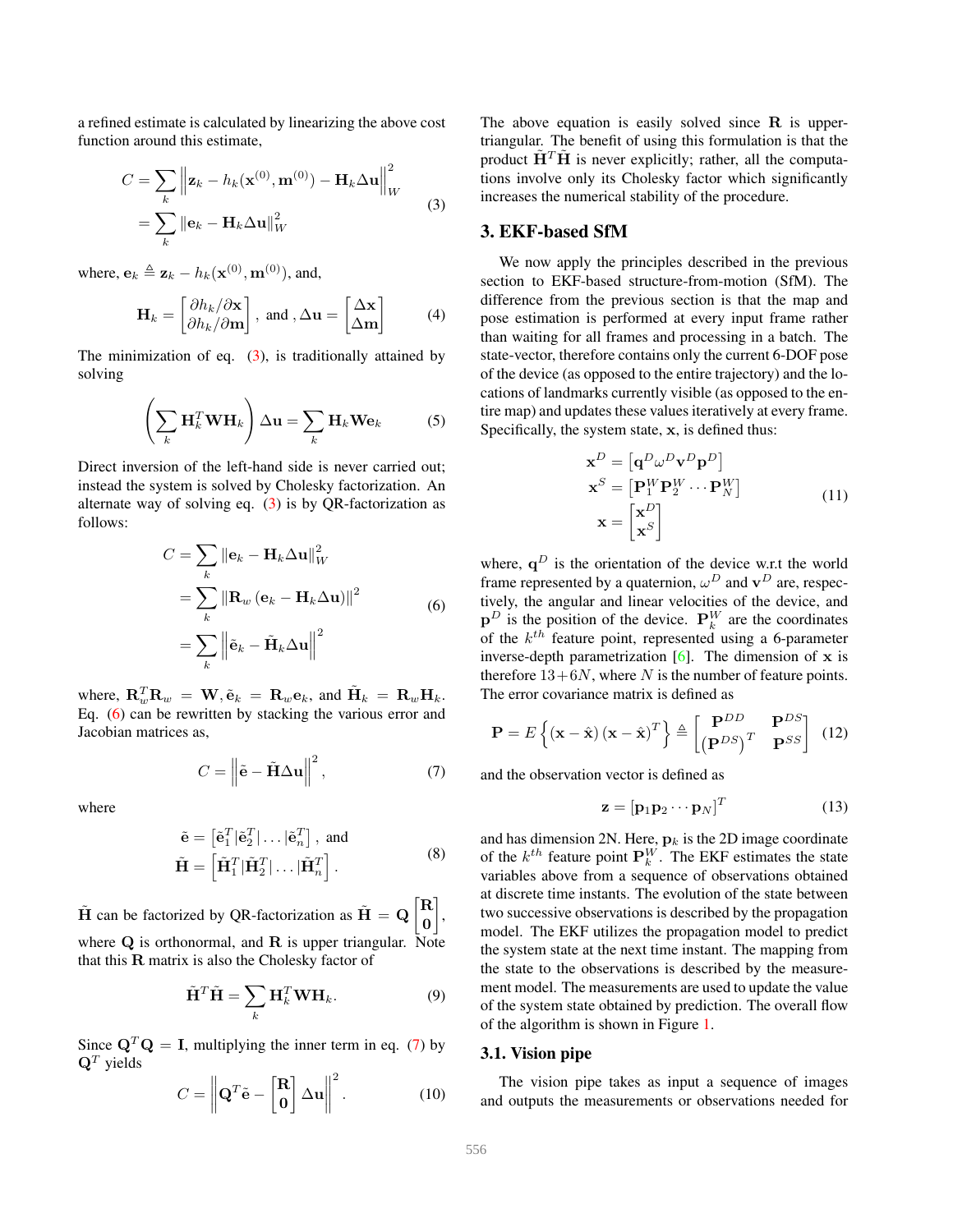<span id="page-3-4"></span>the EKF update step. The observations are the pixel coordinates of the tracked feature points from one frame to the next frame. The first step in this processing chain is to extract robust features points which are repeatable and provide good localization across multiple frames. The extracted features are then represented by descriptors which can uniquely capture the properties of the feature, such as orientation and edge information. In this work, Harris corners [\[13\]](#page-7-12) were used as feature points and the Oriented FAST and Rotated BRIEF (ORB) [\[24\]](#page-7-13) feature descriptor is used which is a binary descriptor. The feature tracking step matches features between successive frames by comparing their locations and their descriptors. The distance between binary descriptors is measured using hamming distance. In order to keep one-to-one correspondence between matched feature points, the matches with minimum distance measure are considered.

#### <span id="page-3-2"></span>3.2. Propagation Model and EKF Prediction

The evolution of the system-state is described by the following non-linear continuous-time system model:

$$
\dot{\mathbf{x}}(t) = \begin{bmatrix} \dot{\mathbf{x}}^D(t) \\ \dot{\mathbf{x}}^S(t) \end{bmatrix} = \begin{bmatrix} f\left(\mathbf{x}^D(t), \mathbf{w}(t)\right) \\ \mathbf{0} \end{bmatrix}
$$
(14)

where, f is a constant-velocity motion-model as described in [\[22\]](#page-7-14),  $w(t)$  is the process noise with covariance  $Q(t)$ , and  $\dot{\mathbf{x}}^{S}(t) = \mathbf{0}$  simply implies that the coordinates of the feature points in the world frame are fixed. The predicted value of the state at time  $t_{k+1}$  is obtained by:

$$
\mathbf{x}_{k+1|k}^D \triangleq \hat{\mathbf{x}}^D(t_{k+1}) = \int_{t_k}^{t_{k+1}} f\left(\mathbf{x}^D(\tau), \mathbf{w}(t)\right) d\tau \quad (15)
$$

To compute the covariance matrix at  $t_{k+1}$ , the continuoustime model above is linearized and discretized. The linearized continuous-time model for the device state is

$$
\delta \dot{\mathbf{x}}^{D}(t) = \mathbf{F} \delta \mathbf{x}^{D}(t) + \mathbf{G} \mathbf{w}(t), \qquad (16)
$$

where the Jacobians **F** and **G** are defined as

$$
\mathbf{F} = \frac{\partial f}{\partial \mathbf{x}}, \text{ and } \mathbf{G} = \frac{\partial f}{\partial \mathbf{w}},
$$
 (17)

and  $\delta \mathbf{x}^D(t) = \left[\left(\delta \theta^D\right)^T \left(\delta \omega^D\right)^T \left(\delta \mathbf{v}^D\right)^T \left(\delta \mathbf{p}^D\right)^T\right]^T$  is the EKF error-state vector. From standard control-theory, the discrete-time covariance propagation equation is given by:

$$
\mathbf{P}_{k+1|k}^{DD} = \Phi_k^D \mathbf{P}_{k|k}^{DD} (\Phi_k^D)^T + \mathbf{Q}_d
$$
  
\n
$$
\mathbf{P}_{k+1|k}^{DS} = \Phi_k^D \mathbf{P}_{k|k}^{DS}
$$
  
\n
$$
\mathbf{P}_{k+1|k}^{SS} = \mathbf{P}_{k|k}^{SS} \text{ since } \dot{\mathbf{x}}^S(t) = \mathbf{0}
$$
\n(18)

where,  $\Phi_k^D \triangleq \exp\left(\int_{t_k}^{t_{k+1}} F d\tau\right)$  is the state transition matrix, and  $\mathbf{Q}_d$  is the discrete-time system covariance noise.  ${\bf Q}_d$  can be computed from  ${\bf Q}, {\bf F}$ , and  ${\bf G}$  in a simple fashion using the algorithm from Van Loan [\[20\]](#page-7-15).

#### <span id="page-3-1"></span>3.3. EKF Update

The measurement model gives the mapping between the system state and the observations:

$$
\mathbf{z}_{k+1} = h\left(\mathbf{x}_{k+1}\right) + \mathbf{v}_{k+1} \tag{19}
$$

Here,  $\mathbf{x}_{k+1} \triangleq \mathbf{x}$   $(t_{k+1})$ , and  $\mathbf{v}_{k+1}$  is the measurement noise with covariance  $\mathbf{Q}_v$ . The H-matrix is defined as

$$
\mathbf{H}_k = \frac{\partial \mathbf{z}_k}{\partial \mathbf{x}} \tag{20}
$$

Since we use the inverse-depth measurement model as described in  $[6]$ , the expression for  $H$  is obtained in a similar fashion. The details of the derivation are skipped here for brevity. The steps involved in EKF update are:

$$
\hat{\mathbf{e}}_{k+1} = \mathbf{z}_{k+1} - h \left( \hat{\mathbf{x}}_{k+1|k} \right)
$$
  
\n
$$
\mathbf{S}_{k+1} = \mathbf{H}_{k+1} \mathbf{P}_{k+1|k} \mathbf{H}_{k+1}^T + \mathbf{Q}_v
$$
  
\n
$$
\mathbf{K}_{k+1} = \mathbf{P}_{k+1|k} \mathbf{H}_{k+1}^T \mathbf{S}_{k+1}^{-1}
$$
  
\n
$$
\hat{\mathbf{x}}_{k+1|k+1} = \hat{\mathbf{x}}_{k+1|k} + \mathbf{K}_{k+1} \hat{\mathbf{e}}_{k+1}
$$
  
\n
$$
\mathbf{P}_{k+1|k+1} = \mathbf{P}_{k+1|k} - \mathbf{K}_{k+1} \mathbf{H}_{k+1} \mathbf{P}_{k+1|k}
$$

In practice, the covariance matrix  $P$  is often highly illconditioned, which results in the solution being highly sensitive to even small numerical errors. More seriously, such small numerical errors can also cause  $P$  to lose its positive definiteness which results in meaningless outputs from the update step.

#### <span id="page-3-3"></span>3.4. Feature update and removal

Each time a new image is received, some new features would have been observed and some features that were being tracked would no longer be present. For the features that are no longer visible, the corresponding entries from the system state are removed. The covariance matrix is also updated by removing the rows and columns corresponding to the eliminated feature. For newly observed features, both the state-vector and the covariance-matrix are augmented with the entries of the newly initialized values, i.e.

$$
\mathbf{x}_{k^{+}} = \begin{bmatrix} \mathbf{x}_{k^{-}} \\ \mathbf{x}_{new} \end{bmatrix}, \mathbf{P}_{k^{+}} = \begin{bmatrix} \mathbf{P}_{k^{-}} & \mathbf{0} \\ \mathbf{0} & \mathbf{P}_{new} \end{bmatrix} \tag{22}
$$

For notational convenience, the subscript  $k^-$  is used to denote the values after removing features that were visible at time  $k-1$  but not at time k, and the the subscript  $k^+$  is used to denote the value after augmenting with the new features at time k.

# <span id="page-3-0"></span>4. SRIF-based SfM

Square-root information filter (SRIF) is an alternate formulation of the Kalman Filter that operates on the Cholesky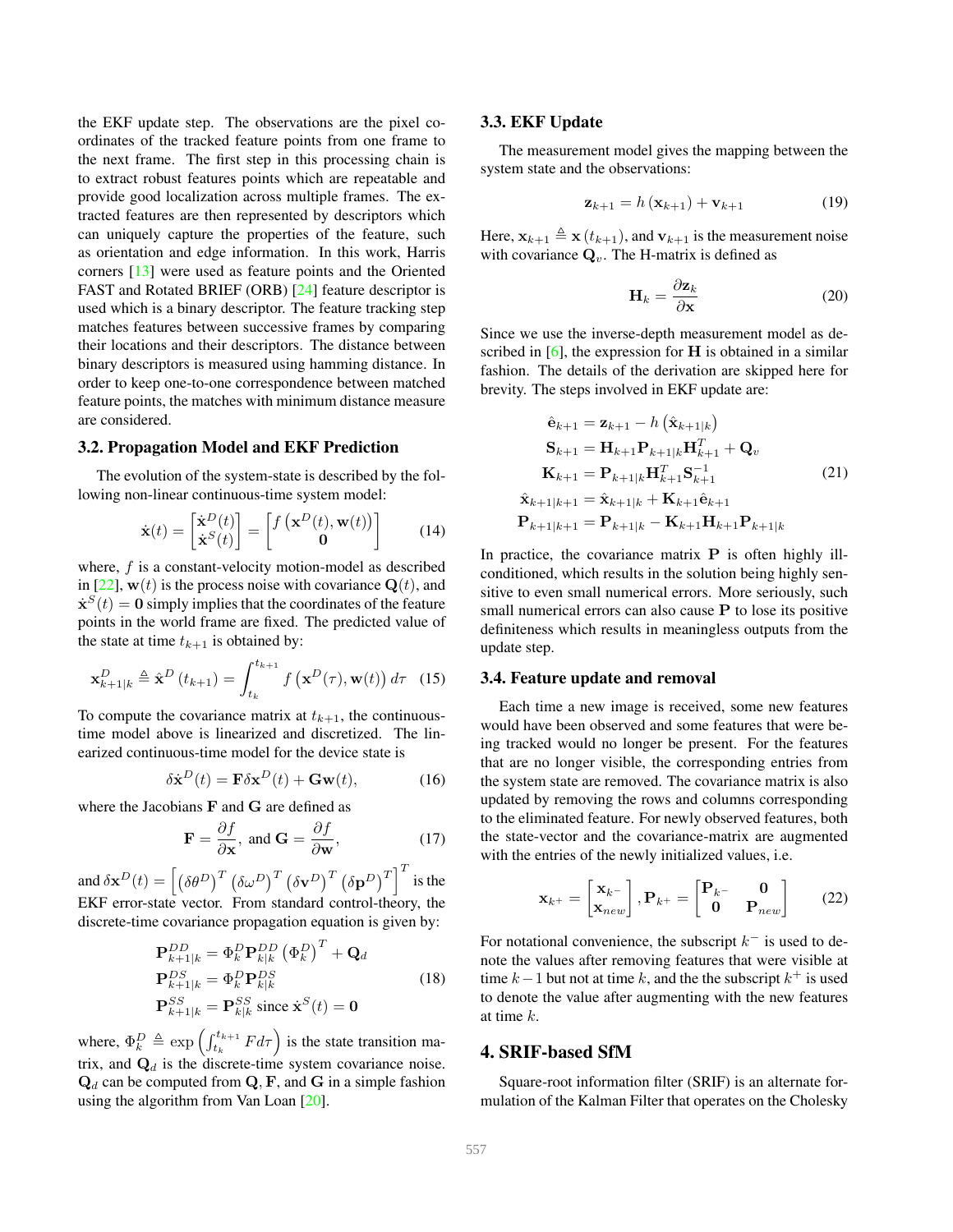<span id="page-4-1"></span>factor of the information matrix:  $\mathbf{P}^{-1} = \mathbf{R}^T \mathbf{R}$ . The condition number of **R** is the square-root of that of  $P^{-1}$  (or, equivalently, P). One of the earliest formulations of squareroot filtering can be found in [\[23\]](#page-7-16). In this work, the conventional Kalman Filter algorithm was reformulated in terms of the square-root of the covariance matrix to improve numeric accuracy and stability; however, this formulation required more computations than the conventional Kalman Filter [\[16\]](#page-7-17). An alternate square-root formulation that operates on the square-root of the information matrix was pre-sented in [\[4\]](#page-7-4), and with greater exposition and detail in [\[5\]](#page-7-18). It was shown that this formulation achieved far superior numerical accuracy compared to the conventional Kalman Filter at a modest increase in computational cost. A survey of the numeric aspects of the various square-root formulations has been presented in [\[27\]](#page-8-2). Our work largely follows the presentation of [\[5\]](#page-7-18) such that the predict and update steps of the EKF operate directly on  $R$  without ever having to compute either  $P$  or  $P^{-1}$ . The resulting algorithm is, therefore, less sensitive to numerical errors and can consequently operate with lower-precision numerical types. Details are provided in the following subsections.

### 4.1. SRIF Update

The following treatment is motivated from the material in [\[5,](#page-7-18) Chapters 2 and 5]. It can be shown that the EKF update step is equivalent to performing one iteration of Gauss-Newton algorithm on the following cost functional [\[2\]](#page-6-3):

$$
C = \left(\mathbf{x} - \hat{\mathbf{x}}_{k+1|k}\right)^{T} \mathbf{P}_{k+1|k}^{-1} \left(\mathbf{x} - \hat{\mathbf{x}}_{k+1|k}\right) +
$$

$$
\left(\mathbf{z}_{k+1} - h(\mathbf{x})\right)^{T} \mathbf{Q}_{v}^{-1} \left(\mathbf{z}_{k+1} - h(\mathbf{x})\right) \quad (23)
$$

Linearizing about  $\hat{\mathbf{x}}_{k+1|k}$ , and rearranging terms yields

$$
C = \left\| \begin{bmatrix} \mathbf{0} \\ \tilde{\mathbf{e}}_{k+1} \end{bmatrix} + \mathbf{A} \Delta \mathbf{x} \right\|^2, \mathbf{A} = \begin{bmatrix} \mathbf{R}_{k+1|k} \\ \mathbf{R}_v \mathbf{H}_{k+1} \end{bmatrix}
$$
(24)

where,  $\mathbf{Q}_v^{-1} = \mathbf{R}_v^T \mathbf{R}_v$ ,  $\tilde{\mathbf{e}}_{k+1} = \mathbf{R}_v \hat{\mathbf{e}}_{k+1}$ , and  $\Delta \mathbf{x} = \mathbf{x}$  $\hat{\mathbf{x}}_{k+1|k}$ .  $\hat{\mathbf{e}}_{k+1}$  and  $\mathbf{Q}_v$  are as defined in subsection [\(3.3\)](#page-3-1). Performing the QR-factorization of A and using the fact that  $\left\| \mathbf{Q}^{T} \mathbf{y} \right\| = \| \mathbf{y} \|$  since **Q** is orthogonal, yields

$$
C = \left\| \begin{bmatrix} \mathbf{0} \\ \tilde{\mathbf{e}}_{k+1} \end{bmatrix} + \mathbf{Q} \begin{bmatrix} \mathbf{R} \\ \mathbf{0} \end{bmatrix} \Delta \mathbf{x} \right\|^2
$$
  
= 
$$
\left\| \mathbf{Q}^T \begin{bmatrix} \mathbf{0} \\ \tilde{\mathbf{e}}_{k+1} \end{bmatrix} + \begin{bmatrix} \mathbf{R} \\ \mathbf{0} \end{bmatrix} \Delta \mathbf{x} \right\|^2
$$
 (25)

The above system can easily be solved by back-substitution since R is an upper triangular matrix.  $\Delta x$  is added to  $\hat{\mathbf{x}}_{k+1|k}$  to obtain  $\hat{\mathbf{x}}_{k+1|k+1}$ . Furthermore, it can be shown that  $\mathbf{P}_{k+1|k+1}^{-1} = \mathbf{R}^{T} \mathbf{R}$ , and hence  $\mathbf{R}_{k+1|k+1} = \mathbf{R}$ . Thus, at no point is it required to explicitly compute the covariance matrix and it is sufficient to maintain the R matrix throughout the algorithm.

#### 4.2. SRIF Predict

Performing prediction in the SRIF formulation is significantly more complex than by using the traditional EKF formulation. The main results are presented here; for details please refer  $[5,$  Chapter 6]. The predicted value of  $\bf{R}$  at time  $t_{k+1}$ , i.e.  $\mathbf{R}_{k+1|k}$  is obtained by the following QR factorization:

<span id="page-4-0"></span>
$$
QR\left(\begin{bmatrix} \mathbf{R}_w & \mathbf{0} \\ -\mathbf{R}_k^d \mathbf{G}_{eff} & \mathbf{R}_k^d \end{bmatrix}\right) = \begin{bmatrix} \tilde{\mathbf{R}}_w & \mathbf{R}_{wx} \\ \mathbf{0} & \mathbf{R}_{k+1|k} \end{bmatrix} \tag{26}
$$

where,  $\mathbf{Q}_d^{-1} = \mathbf{R}_w^T \mathbf{R}_w, \mathbf{R}_k^d = \mathbf{R}_{k|k} \Phi_k^{-1}$ , and

$$
\mathbf{G}_{eff} = \begin{bmatrix} \mathbf{G} \\ \mathbf{0} \end{bmatrix}, \Phi_k = \begin{bmatrix} \Phi_k^D & \mathbf{0} \\ \mathbf{0} & \mathbf{I} \end{bmatrix} \tag{27}
$$

**Q** and  $\Phi_k^D$  are as defined in subsection [\(3.2\)](#page-3-2). At the face of it, it seems that a QR factorization of  $(N_w + N_x) \times$  $(N_w + N_x)$  sized matrix needs to be performed, where  $N_x = 12 + 6N$ . This is significantly more computationally intensive than the predict step of the conventional EKF. Observe, however, that  $\mathbf{R}_{k|k}$  can be partitioned as

$$
\mathbf{R}_{k|k} = \begin{bmatrix} \mathbf{R}_1 & \mathbf{R}_{12} \\ \mathbf{0} & \mathbf{R}_2 \end{bmatrix} \tag{28}
$$

where,  $\mathbf{R}_1$  is  $12 \times 12$ , and  $\mathbf{R}_2$  is  $6N \times 6N$ . Hence,

$$
\mathbf{R}_{k}^{d} = \begin{bmatrix} \mathbf{R}_{1} (\Phi_{k}^{D})^{-1} & \mathbf{R}_{12} \\ \mathbf{0} & \mathbf{R}_{2} \end{bmatrix},
$$

$$
\mathbf{R}_{k}^{d} \mathbf{G}_{eff} = \begin{bmatrix} \mathbf{R}_{1} (\Phi_{k}^{D})^{-1} \mathbf{G} \\ \mathbf{0} \end{bmatrix},
$$
(29)

which, on substituting in Eq.  $(26)$  yields the following as the expression for the matrix to be factorized

$$
\begin{bmatrix}\n\mathbf{R}_w & \mathbf{0} & \mathbf{0} \\
-\mathbf{R}_1 \left(\Phi_k^D\right)^{-1} \mathbf{G} & \mathbf{R}_1 \left(\Phi_k^D\right)^{-1} & \mathbf{R}_{12} \\
\mathbf{0} & \mathbf{0} & \mathbf{R}_2\n\end{bmatrix}
$$
(30)

Observe that the lower-right portion corresponding to  $\mathbf{R}_2$ is already upper-triangular. Hence, triangularizing via QR needs to be performed only the upper  $N_w + 12$  rows, which reduces the complexity of this step from  $O(N^3)$  to  $O(N^2)$ , a significant reduction.

## 4.3. Feature update and removal

Addition of new features in the SRIF formulation is straightforward. Similar to feature addition in the EKF (subsection  $(3.4)$ ), the state vector and the R matrix are augmented with the entries of the newly initialized values,

$$
\mathbf{x}_{k^{+}} = \begin{bmatrix} \mathbf{x}_{k^{-}} \\ \mathbf{x}_{new} \end{bmatrix}, \mathbf{R}_{k^{+}} = \begin{bmatrix} \mathbf{R}_{k^{-}} & \mathbf{0} \\ \mathbf{0} & \mathbf{R}_{new} \end{bmatrix}
$$
(31)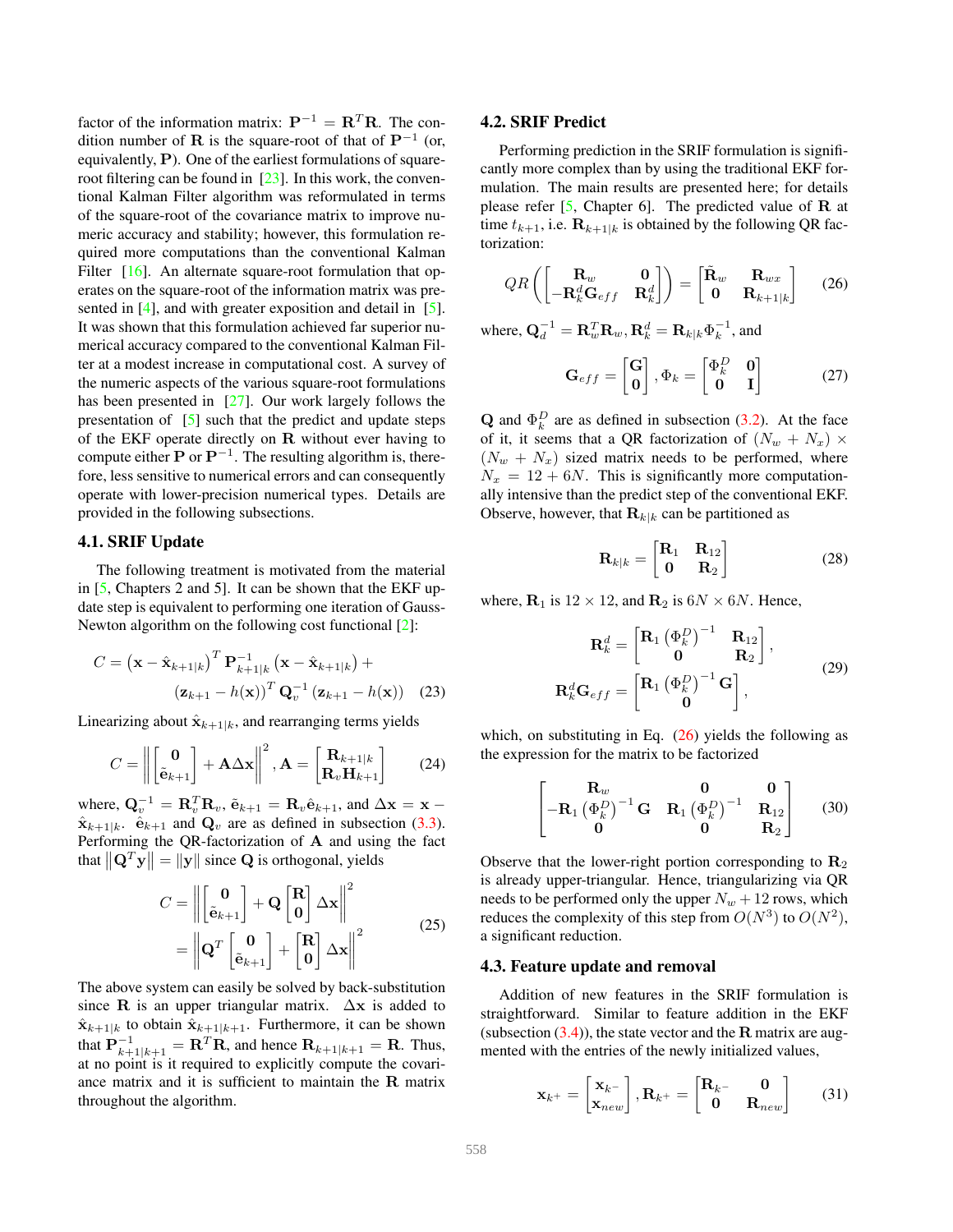<span id="page-5-2"></span>

| Seq# |                    | <b>EKF</b> single precision<br><b>EKF</b> fixed point (24.40)<br><b>SRIF</b> single precision |           |                  | SRIF fixed-point (16.16) |                  |           |                  |
|------|--------------------|-----------------------------------------------------------------------------------------------|-----------|------------------|--------------------------|------------------|-----------|------------------|
|      | TranError          | RotError                                                                                      | TranError | RotError         | <b>TranError</b>         | RotError         | TranError | RotError         |
|      | $\lceil \% \rceil$ | $(\text{deg/m})$                                                                              | [%]       | $(\text{deg/m})$ | $\lceil \% \rceil$       | $(\text{deg/m})$ | [%]       | $(\text{deg/m})$ |
|      | 0.87               | 9.40E-05                                                                                      | 0.88      | 2.08E-06         | 0.87                     | 2.50E-04         | 1.95      | 1.77E-03         |
| 2    | 8                  | 5.50E-05                                                                                      | 10.22     | 5.47E-07         | 9.83                     | 8.06E-05         | 11.24     | $6.29E-04$       |
| 3    | 1.68               | $1.04E-04$                                                                                    | 1.67      | 1.75E-06         | 1.68                     | 1.31E-04         | 3.66      | 2.07E-03         |
| 4    | 1.83               | 6.64E-05                                                                                      | 1.77      | 1.54E-06         | 1.83                     | 7.40E-05         | 3.18      | 3.57E-03         |
| 5    | 0.67               | 5.79E-05                                                                                      | 0.67      | 4.90E-07         | 0.67                     | 9.53E-05         | 6.96      | 1.59E-03         |
| 6    | 1.99               | 1.47E-04                                                                                      | 1.51      | 1.86E-06         | 1.99                     | 1.36E-04         | 2.59      | 2.16E-03         |
|      | 4.9                | 1.74E-04                                                                                      | 5.31      | 1.24E-06         | 5                        | 2.75E-04         | 7.69      | 2.05E-03         |
| 8    | 1.67               | 1.28E-04                                                                                      | 1.69      | $2.13E-06$       | 1.67                     | 1.77E-04         | 3.33      | 3.95E-03         |
| 9    | 1.42               | 1.39E-04                                                                                      | 1.54      | 1.29E-06         | 1.51                     | 8.59E-05         | 4.16      | 4.24E-03         |
| 10   | 1.82               | 1.41E-04                                                                                      | 1.88      | 6.70E-07         | 1.82                     | 7.55E-05         | 3.6       | 1.99E-03         |

<span id="page-5-1"></span>Table 1. EKF and SRIF results with various precisions.

Note that  $\mathbf{R}_{new}$  is upper triangular, and hence so is  $\mathbf{R}_{k}$ .

Removal of features is more complex than in the EKF case and cannot be accomplished by a simple deletion of rows and columns. A two-step process is followed. First, a permutation matrix  $\Pi$  is applied to the state-vector  $x$  (subscript  $k$  dropped for notational convenience) such that it is partitioned into two sub-vectors: sub-vector  $x_d$  of length d representing the features that need to be discarded and subvector  $x_r$  of length r corresponding to features that need to be retained, i.e.  $\mathbf{x}_{\Pi} = \Pi x = \left[ \mathbf{x}_d^T \mathbf{x}_r^T \right]^T$ . Then, the covariance of  $\mathbf{x}_{\Pi}$  is  $\mathbf{P}_{\Pi} = \Pi \mathbf{P} \Pi^T$ . Hence,  $\mathbf{P}_{\Pi}^{-1} = \Pi \mathbf{P}^{-1} \Pi^T$ , since  $\Pi^{-1} = \Pi^{T}$  for any permutation matrix. Now,  $P^{-1} =$  $\mathbf{R}^T \mathbf{R}$ . Hence,  $\mathbf{P}_{\Pi}^{-1} = \mathbf{R}_{\Pi}^T \mathbf{R}_{\Pi}$ , where  $\mathbf{R}_{\Pi} = \mathbf{R} \Pi^T$ . Clearly,  $\mathbf{R}_{\text{II}}$  is not upper triangular, but is easily triangularized by a applying a sequence of Givens rotations. Now, suppose that  $R_{II}$  is partitioned after triangularization as

$$
\mathbf{R}_{\Pi} = \begin{bmatrix} \mathbf{R}_d & \mathbf{R}_{dr} \\ \mathbf{0} & \mathbf{R}_r \end{bmatrix} \tag{32}
$$

Then,

$$
\mathbf{R}_{\Pi}^{-1} = \begin{bmatrix} \bar{\mathbf{R}}_d & \bar{\mathbf{R}}_{dr} \\ \mathbf{0} & \bar{\mathbf{R}}_r \end{bmatrix} = \begin{bmatrix} \mathbf{R}_d^{-1} & -\mathbf{R}_d^{-1} \mathbf{R}_{dr} \mathbf{R}_r^{-1} \\ \mathbf{0} & \mathbf{R}_r^{-1} \end{bmatrix}
$$
(33)

Hence,  $P_{\Pi}$  can be expressed as

$$
\mathbf{P}_{\Pi} \triangleq \begin{bmatrix} \mathbf{P}_{d} & \mathbf{P}_{dr} \\ \mathbf{P}_{dr}^{T} & \mathbf{P}_{r} \end{bmatrix} = \mathbf{R}_{\Pi}^{-1} \mathbf{R}_{\Pi}^{-T} \n= \begin{bmatrix} \bar{\mathbf{R}}_{d} \bar{\mathbf{R}}_{d}^{T} + \bar{\mathbf{R}}_{r} \bar{\mathbf{R}}_{r}^{T} & \bar{\mathbf{R}}_{dr} \bar{\mathbf{R}}_{r}^{T} \\ \bar{\mathbf{R}}_{r} \bar{\mathbf{R}}_{dr}^{T} & \bar{\mathbf{R}}_{r} \bar{\mathbf{R}}_{r}^{T} \end{bmatrix} (34)
$$

From the above, it is seen that the covariance matrix,  $P_r$  of the retained features is given by  $\mathbf{P}_r = \bar{\mathbf{R}_r} \bar{\mathbf{R}_r}^T$  and hence  ${\bf P}_r^{-1} = {\bf R}_r^T {\bf R}_r$ . Hence, the R-matrix of the remaining features is lower-right  $r \times r$  submatrix of the triangularized  $\mathbf{R}_{\Pi}$ .

## <span id="page-5-0"></span>5. Experiments and Results

In order to demonstrate the numerical superiority of the SRIF-based approach, both EKF-SfM and SRIF-SfM were run on a set of test clips with numerical data-types of various precisions. The objective here is to evaluate the degradation in accuracy occurring due to the use of lowerprecision numerical-types rather than to evaluate the inherent quality of the SfM algorithm itself. The test-set includes ten clips from the Kitti Odometry dataset [\[12\]](#page-7-19) for which ground truth poses are available. Details about the test clips are provided in the supplementary material. To evaluate and compare accuracy, the methodology proposed in [\[12\]](#page-7-19) is adopted wherein the relative translational and rotational errors are calculated over fixed-interval segments of length 100, and the average error over these segments is reported in Table [1.](#page-5-1) Only those numerical types that are commonly supported in *hardware* on modern processors were tested. Non-standard types (such as 40-bit integer, 48-bit integer, etc.) were not considered because these would involve implementing bit-shift operations for various arithmetic operators *in software* which would result in a significant performance degradation.

For EKF-SfM, the results are reported with singleprecision (32-bit) floating-point and with 64-bit fixed-point in Q23.40 format. Reducing the precision resulted in the covariance matrix, P, losing positive definiteness, which also resulted in S becoming indefinite. This caused the Cholesky factorization of S to fail. Using LDL factorization for S in lieu of Cholesky did not help because although S would factorize with LDL, the outputs using an indefinite S quickly diverged and became meaningless.

For SRIF-SfM, results are reported for single-precision floating-point and with 32-bit fixed-point in Q15.16 format. It was observed that with 32-bit integer arithmetic, the translational error degraded only slightly compared to floatingpoint. Rotational error could be up-to an order of magnitude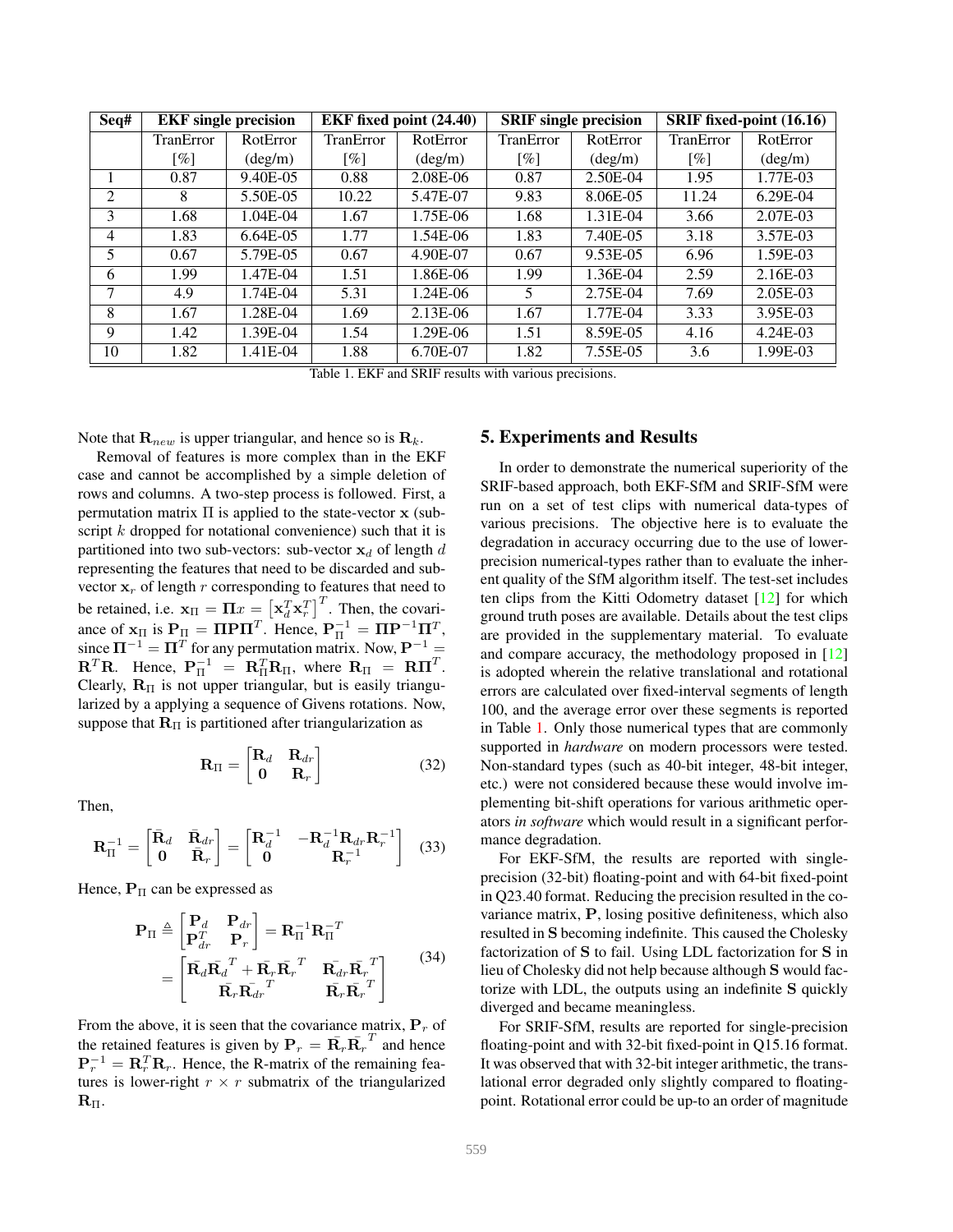<span id="page-6-4"></span>worse; however, in absolute terms it was still very small. From this it is clear that the SRIF-based SfM is capable at operating with roughly half the number of bits as EKFbased SfM.

# <span id="page-6-1"></span>6. Computational Complexity

The computational complexity of the SRIF-based SfM is analyzed and compared to that of the EKF-based SfM and the results are presented in Table [2.](#page-7-20) Complexity figures are reported only for the steps that require a significant compute; steps for which the computational cost is negligible compared to the overall cost are ignored. Furthermore, for any given step, only the highest order terms are reported as these dominate the cost. The time subscripts on various matrices are dropped for notational convenience. The special structures of matrices involved are leveraged to reduce complexity when applicable (such as sparsity of H, the approximately upper-triangular form of  $\mathbf{R}_{\Pi}$ , etc.). For a more general comparison of the computational complexity of square-root filtering vs Kalman filtering, please refer [\[5\]](#page-7-18). The derivations to arrive at the figures presented in Table [2](#page-7-20) are straightforward but too lengthy to include here, and are hence included in the supplementary material.

For the feature removal-step in SRIF-SfM, it is not possible to arrive at a closed-from expression for its complexity because it does not simply depend on the number of features being removed, but also on which particular features are being removed. It is, however, possible to demonstrate that this term has an upper-bound of  $162N<sup>3</sup>$ . This upperbound is attained in a highly specific scenario (explained in the supplementary material) which is rarely, if ever, realized. Typically, the cost of the feature-removal step is a small fraction,  $\beta$ , of this upper-bound. From our experiments over several hundreds of input frames, the average value of  $\beta$  was observed to be 0.084 and the maximum value observed was 0.235.

#### 6.1. Implementation on processors

From Table [2,](#page-7-20) it can be seen that SRIF-SfM typically requires fewer operations than the EKF, which already indicates that the real-world performance of the SRIF-based SfM should be faster than that of the EKF-based one. More importantly, though, SRIF-SfM can be implemented with 32-bit integer type instead of the 64-bit integer or singleprecision floating-point type required for EKF. Throughput of 32-bit integer operations is twice that of 64-bit integer operations. Hence, the performance of SRIF (as measured by operations/sec) will be 2x that of EKF when comparing implementations using fixed-point arithmetic.

Comparing performance of SRIF-SfM using 32-bit integer arithmetic to that of the EKF-SfM using singleprecision (32-bit) floating-point is less straightforward. Fixed-point architectures, by definition, do not provide capabilities for automatic adjustment of the exponent. Floating-point architecture, on the other hand, must be capable of adjusting the exponent or normalizing-factor automatically. This increases the hardware cost and the power consumption. In order to balance cost versus throughput, the fixed-point embedded processors are typically twice as fast as floating-point processors [\[3\]](#page-7-21) and are half the price of the floating-point processors. The use of floating point processors, therefore, significantly increases the system cost along with the power consumption. The recent trend is to use FPGAs for the special purpose applications in order to have rapid time-to-market along with low-power real-time implementations. If there is no special hardware block for floating point operations, the fixed-point versus the floatingpoint multiplier on an FPGA results in four times increase in size and latency $[25]$ , which is effectively a 16x performance difference. In the presence of specialized hardware support, the floating-point implementation on an FPGA will take double the area, along with the increase in platform cost and power consumption [\[19\]](#page-7-22).

In short, use of floating-point arithmetic will require paying a price either in terms of performance, or power, or cost and algorithms that are able to run using fixed-point arithmetic will generally be easier to implement such on constrained platforms. In fact, the use of SRIF might enable implementation on low-power embedded platforms that support only lower-precision types owing to which they are unable to support a traditional EKF implementation.

## <span id="page-6-2"></span>7. Conclusions and Future Work

In this work, a SRIF-based approach to the real-time monocular structure-from-motion problem is presented. It is demonstrated that our SfM algorithm can be implemented using 32-bit integer arithmetic, the first such implementation to the best of our knowledge. This should enable implementation of SfM on low-power processors that either do not support floating-point arithmetic, or if they do, do so at tremendous cost to performance or power. The ability to work with lower-precision arithmetic is a direct consequence of using the square-root information filter instead of the traditional EKF. Going forward, therefore, we expect to implement real-time stereo-SfM and RGB-D SfM using SRIF formulations too in the anticipation that these will be able to run with even lower-precision arithmetic.

## References

- <span id="page-6-0"></span>[1] A. Azarbayejani and A. P. Pentland. Recursive estimation of motion, structure, and focal length. *IEEE Transactions on Pattern Analysis and Machine Intelligence*, 17(6):562–575, 1995. [1](#page-0-1)
- <span id="page-6-3"></span>[2] B. M. Bell and F. W. Cathey. The iterated kalman filter update as a gauss-newton method. *IEEE Transactions on Automatic Control*, 38(2):294–297, 1993. [5](#page-4-1)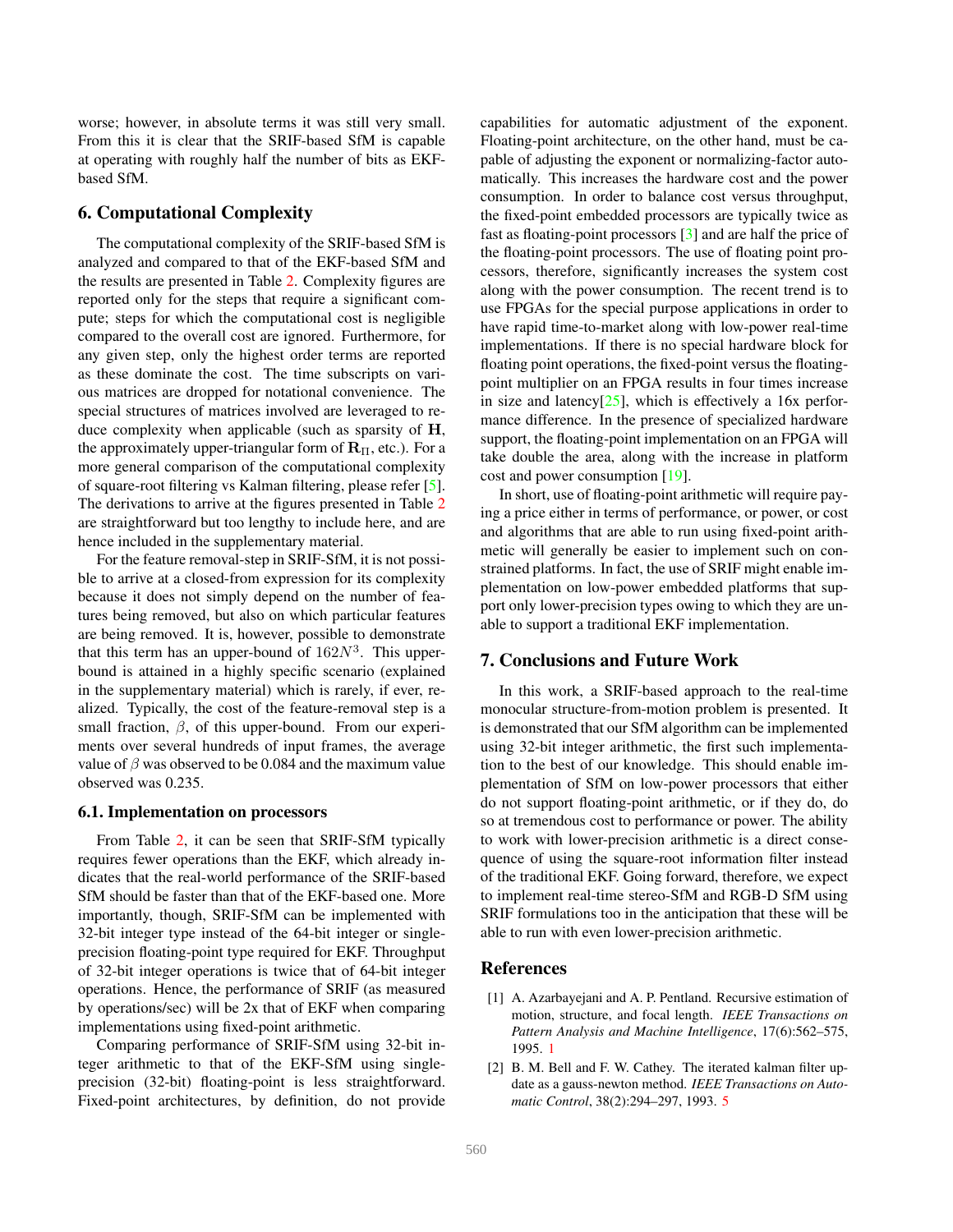|                        | EKF                                                                        |                     | <b>SRIF</b>                                                       |                                                               |  |
|------------------------|----------------------------------------------------------------------------|---------------------|-------------------------------------------------------------------|---------------------------------------------------------------|--|
|                        | Step                                                                       | Complexity          | <b>Step</b>                                                       | Complexity                                                    |  |
| <b>Update</b>          |                                                                            |                     |                                                                   |                                                               |  |
|                        | $\mathbf{P}\mathbf{H}^T$                                                   | $288N^2$            | $\bf R$<br>$\mathbf{A} = \mathbf{Q}$<br>$\Omega$                  | $144N^3$                                                      |  |
|                        | $\mathbf{S} = \mathbf{H} \mathbf{P} \mathbf{H}^T + \mathbf{Q}_v$           | $100N^2$            | $\mathbf{Q}^T\Delta\mathbf{e}_{k+1}$                              | $120N^2$                                                      |  |
|                        | $\mathbf{S} = \mathbf{R}_s^T \mathbf{R}_s$                                 | $8N^3/3$            | $\overline{\mathbf{R}^{-1} \mathbf{Q}^T \Delta \mathbf{e}_{k+1}}$ | $36N^2$                                                       |  |
|                        | $\mathbf{K} = \mathbf{P} \mathbf{H}^T \mathbf{R}_s^{-1} \mathbf{R}_s^{-T}$ | $48N^3$             |                                                                   |                                                               |  |
|                        | $P = P - KHP$                                                              | $\overline{144N^2}$ |                                                                   |                                                               |  |
| <b>Predict</b>         |                                                                            |                     |                                                                   |                                                               |  |
|                        |                                                                            | Negligible          |                                                                   | Negligible                                                    |  |
| <b>Feature removal</b> |                                                                            |                     |                                                                   |                                                               |  |
|                        |                                                                            |                     | $QR(R_{\Pi})$                                                     | $\beta \cdot 162N^3$                                          |  |
| <b>Total</b>           |                                                                            |                     |                                                                   |                                                               |  |
|                        |                                                                            | $194.67N^3$         |                                                                   | $144N^3 + \beta \cdot 162N^3$<br>$= 157.61N^3, \beta = 0.084$ |  |

<span id="page-7-20"></span>

- <span id="page-7-21"></span>[3] I. Berkeley Design Technology. BDTI DSP Kernel Benchmarks (BDTImark2000) Certified Results, 2016. [7](#page-6-4)
- <span id="page-7-4"></span>[4] G. J. Bierman. Sequential square root filtering and smoothing of discrete linear systems. *Automatica*, 10(2):147–158, 1974. [1,](#page-0-1) [5](#page-4-1)
- <span id="page-7-18"></span>[5] G. J. Bierman. *Factorization methods for discrete sequential estimation*, volume 128 of *Mathematics in Science and Engineering*. New York: Academic, 1977. [5,](#page-4-1) [7](#page-6-4)
- <span id="page-7-6"></span>[6] J. Civera, A. J. Davison, and J. M. Montiel. Inverse depth parametrization for monocular slam. *IEEE transactions on Robotics*, 24(5):932–945, 2008. [1,](#page-0-1) [3,](#page-2-4) [4](#page-3-4)
- <span id="page-7-8"></span>[7] L. A. Clemente, A. J. Davison, I. D. Reid, J. Neira, and J. D. Tards. Mapping large loops with a single hand-held camera. *Robotics: Science and Systems*, 2(2):2, 2007. [1](#page-0-1)
- <span id="page-7-7"></span>[8] A. J. Davison, I. D. Reid, N. D. Molton, and O. Stasse. Monoslam: Real-time single camera slam. *IEEE transactions on pattern analysis and machine intelligence*, 29(6):1052–1067, 2007. [1](#page-0-1)
- <span id="page-7-9"></span>[9] F. Dellaert and M. Kaess. Square root sam: Simultaneous location and mapping via square root information smoothing. *Int. Journal of Robotics Research*, pages 1181–1203, 2006. [2](#page-1-1)
- <span id="page-7-5"></span>[10] M. G. Dissanayake, P. Newman, S. Clark, H. F. Durrant-Whyte, and M. Csorba. A solution to the simultaneous localization and map building (slam) problem. *IEEE Transactions on Robotics and Automation*, 17(3):229–241, 2001. [1](#page-0-1)
- <span id="page-7-3"></span>[11] C. Forster, M. Pizzoli, and D. Scaramuzza. SVO: Fast semidirect monocular visual odometry. In *IEEE International Conference on Robotics and Automation (ICRA)*, 2014. [1](#page-0-1)
- <span id="page-7-19"></span>[12] A. Geiger, P. Lenz, and R. Urtasun. Are we ready for autonomous driving? the kitti vision benchmark suite. In *Conference on Computer Vision and Pattern Recognition (CVPR)*, 2012. [6](#page-5-2)
- <span id="page-7-12"></span>[13] C. Harris and M. Stephens. A combined corner and edge detector. In *Alvey vision conference*, volume 15, page 50, 1988. [4](#page-3-4)
- <span id="page-7-11"></span>[14] M. Kaess, H. Johannsson, R. Roberts, V. Ila, J. J. Leonard, and F. Dellaert. isam2: Incremental smoothing and mapping using the bayes tree. *Int. Journal of Robotics Research*, 31(2):216–235, 2011. [2](#page-1-1)
- <span id="page-7-10"></span>[15] M. Kaess, A. Ranganathan, and F. Dellaert. isam: Fast incremental smoothing and mapping with efficient data association. In *ICRA*, pages 1670–1677, 2007. [2](#page-1-1)
- <span id="page-7-17"></span>[16] P. G. Kaminski, A. Bryson, and S. . Schmidt. Discrete square root filtering: A survey of current techniques. *IEEE Trans. Automat. Contr.*, pages 727–736, 1971. [5](#page-4-1)
- <span id="page-7-0"></span>[17] G. Klein and D. Murray. Parallel tracking and mapping for small ar workspaces. *ISMAR*, pages 225–234, 2007. [1](#page-0-1)
- <span id="page-7-1"></span>[18] G. Klein and D. Murray. Parallel tracking and mapping on a camera phone. *ISMAR*, pages 83–86, 2009. [1](#page-0-1)
- <span id="page-7-22"></span>[19] M. Langhammer and B. Pasca. Design and implementation of an embedded FPGA floating point dsp block. In *IEEE 22nd Symposium on Computer Arithmetic (ARITH*. [7](#page-6-4)
- <span id="page-7-15"></span>[20] C. F. V. Loan. Computing integrals involving the matrix exponential. *IEEE Trans. Automat. Control*, AC-23:395–404, 1978. [4](#page-3-4)
- <span id="page-7-2"></span>[21] S. Middelberg, T. Sattler, O. Untzelmann, and L. Kobbelt. Scalable 6-dof localization on mobile devices. *ECCV*, pages 268–283, 2014. [1](#page-0-1)
- <span id="page-7-14"></span>[22] A. I. Mourikis and S. Roumeliotis. A multi-state constraint kalman filter for vision-aided inertial navigation. In *Int. Conf. Robotics and Automation*, pages 3565–3572. IEEE, 2007. [4](#page-3-4)
- <span id="page-7-16"></span>[23] J. E. . Potter and R. G. . Stem. Statistical filtering of space navigation measurements. In *AIAA Guidance Contr. Conf.*, 1963. [5](#page-4-1)
- <span id="page-7-13"></span>[24] E. Rublee, V. Rabaud, K. Konolige, and G. Bradski. Orb: An efficient alternative to sift or surf. In *International con-*